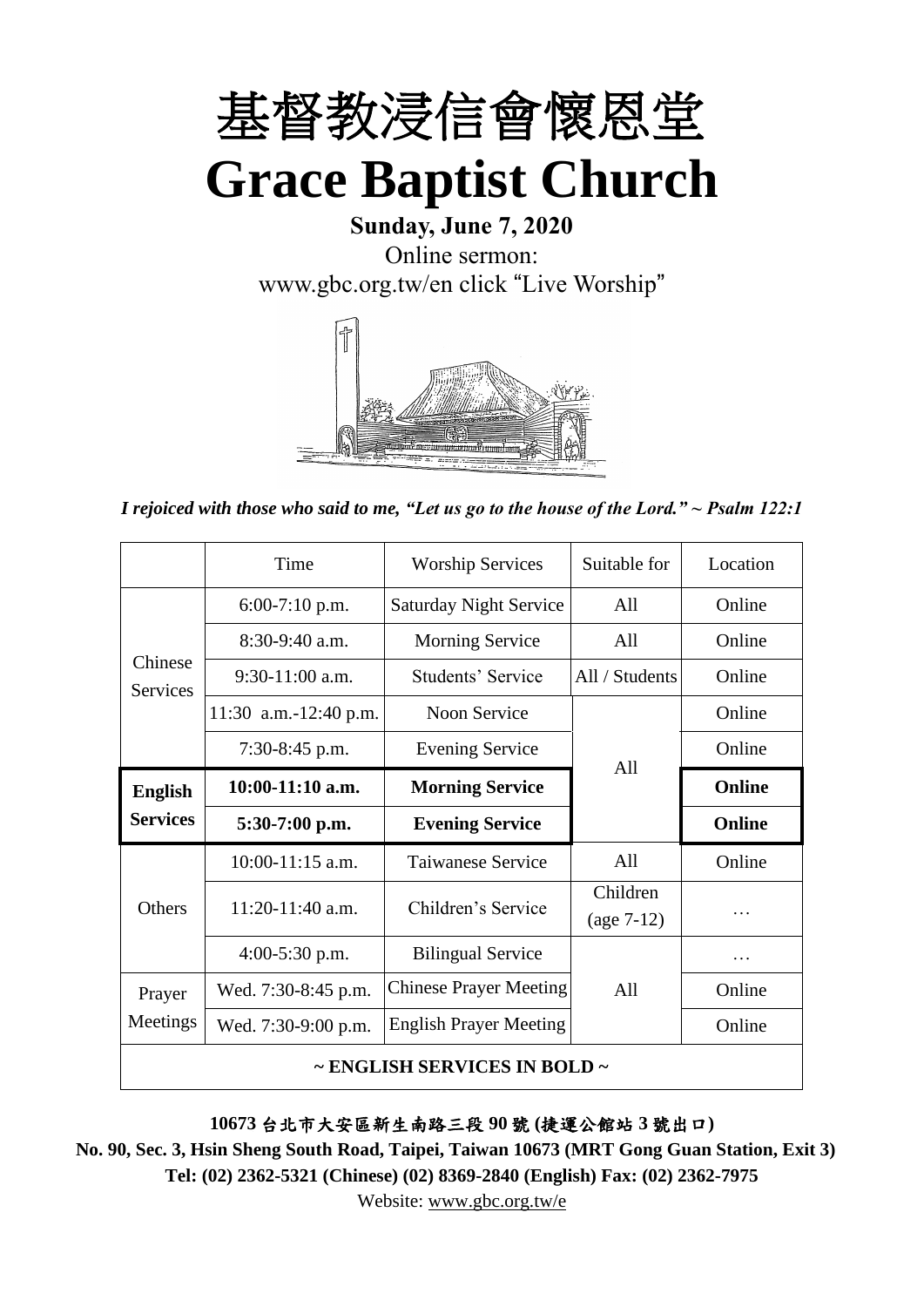**Welcome to Grace Baptist Church English Congregation. Thank you for choosing to worship with us and celebrate the glory of our Lord.**

|                                                                 | <b>Morning Worship Service - 10:00 a.m.</b><br>Sunday, June 7, 2020 (Sanctuary)                                                                                                                                 |                                                            |
|-----------------------------------------------------------------|-----------------------------------------------------------------------------------------------------------------------------------------------------------------------------------------------------------------|------------------------------------------------------------|
| Prelude<br>Greeting/Prayer                                      |                                                                                                                                                                                                                 | Catherine Liu<br><b>Armand Lim</b>                         |
| Worship through Music                                           | "There Is a Higher Throne"                                                                                                                                                                                      |                                                            |
| <b>Pastoral Prayer</b><br>Worship through Music                 | "The Power of the Cross"                                                                                                                                                                                        | <b>Pastor Nick Brideson</b><br>Armand Lim                  |
| <b>Offertory Prayer</b>                                         | "Worthy Is the Lamb"                                                                                                                                                                                            | Paul Han                                                   |
| Doxology                                                        |                                                                                                                                                                                                                 |                                                            |
| Lord's Supper                                                   |                                                                                                                                                                                                                 |                                                            |
| <b>Missions Offering</b><br>Pray for Our Church                 |                                                                                                                                                                                                                 | Minister Priscilla Liao                                    |
| <b>Scripture Reading</b>                                        | 1 Peter 1:1-9                                                                                                                                                                                                   |                                                            |
| Message                                                         | The Basis for Our Hope                                                                                                                                                                                          | <b>Pastor Nick Brideson</b>                                |
| Invitation                                                      | "Great Is Thy Faithfulness"                                                                                                                                                                                     |                                                            |
| Benediction                                                     |                                                                                                                                                                                                                 |                                                            |
| Welcome                                                         |                                                                                                                                                                                                                 |                                                            |
| Closing Song                                                    | "As the Lord Is with Us"                                                                                                                                                                                        | Armand Lim                                                 |
| Postlude                                                        |                                                                                                                                                                                                                 | Catherine Liu                                              |
| Wear a mask                                                     |                                                                                                                                                                                                                 |                                                            |
| before entering<br>the Cry Room.                                | Nursery care is available in the "Cry Room" at the back of the Sanctuary<br>during the Morning Worship Service.                                                                                                 |                                                            |
|                                                                 | Evening Worship Service - 5:30 p.m.                                                                                                                                                                             |                                                            |
|                                                                 | Sunday, June 7, 2020 (Coleman Hall)                                                                                                                                                                             |                                                            |
| Prelude<br>Prayer                                               |                                                                                                                                                                                                                 | Vicky Lin<br>Minister Kevin Wang, Leader                   |
| Worship through Music                                           | "Man of Sorrows"                                                                                                                                                                                                |                                                            |
| Greeting                                                        |                                                                                                                                                                                                                 | Minister Priscilla Liao                                    |
| Pastoral Prayer<br>Worship through Music                        | "Oh Lord, My Rock and My Redeemer"                                                                                                                                                                              | <b>Pastor Nick Brideson</b><br>Minister Kevin Wang, Leader |
|                                                                 | "Christ, Our Hope in Life and Death"                                                                                                                                                                            |                                                            |
| <b>Offertory Prayer</b>                                         | "God of Wonders"                                                                                                                                                                                                | <b>Grant Burgess</b>                                       |
| Tithes and Offerings                                            |                                                                                                                                                                                                                 |                                                            |
| Lord's Supper<br>Missions Offering                              |                                                                                                                                                                                                                 |                                                            |
| Pray for Our Church                                             |                                                                                                                                                                                                                 | Minister Priscilla Liao                                    |
| Scripture Reading                                               | 1 Peter 1:1-9                                                                                                                                                                                                   |                                                            |
| Message<br>Invitation                                           | The Basis for Our Hope<br>"Solid Rock"                                                                                                                                                                          | <b>Pastor Nick Brideson</b>                                |
| <b>Closing Prayer</b>                                           |                                                                                                                                                                                                                 |                                                            |
| Welcome                                                         |                                                                                                                                                                                                                 |                                                            |
| <b>Closing Song</b><br>Postlude                                 | "Oh Lord, My Rock and My Redeemer" Minister Kevin Wang, Leader                                                                                                                                                  | Vicky Lin                                                  |
|                                                                 |                                                                                                                                                                                                                 |                                                            |
|                                                                 | <b>Our Vision Is to Spread the Gospel</b>                                                                                                                                                                       |                                                            |
| To achieve this, we aim:<br><b>•To become a house of prayer</b> |                                                                                                                                                                                                                 |                                                            |
|                                                                 |                                                                                                                                                                                                                 |                                                            |
|                                                                 |                                                                                                                                                                                                                 |                                                            |
|                                                                 | • Through prayer, to build the body of Christ<br>• From the body, to do the work of mission in Taipei, Taiwan, and neighboring countries<br>"but you will receive power when the Holy Spirit has come upon you; |                                                            |

*Samaria, and even to the remotest part of the earth."* - Acts 1:8 (NASB)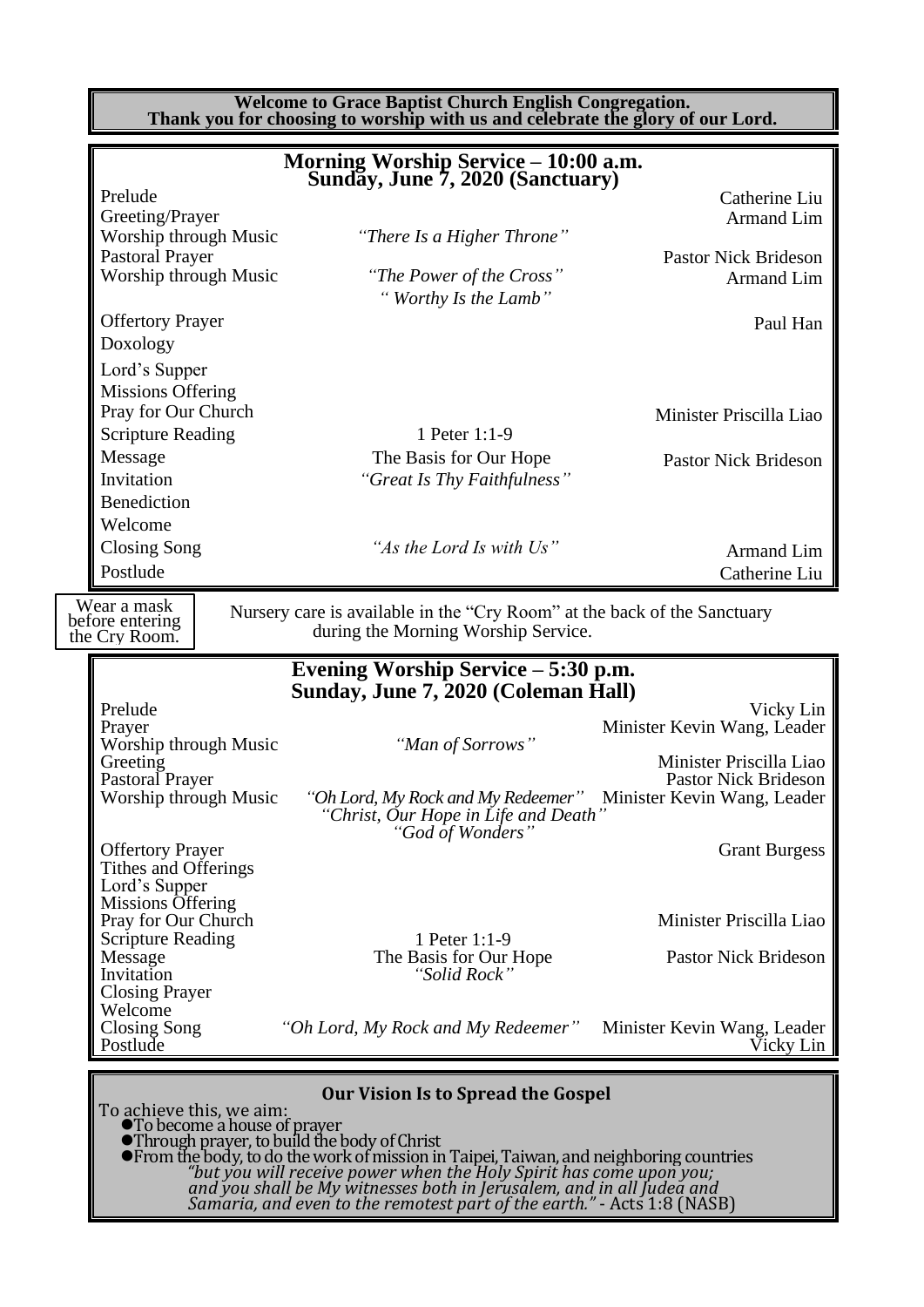## **Sermon Topic: The Basis for Our Hope Scripture: 1 Peter 1:1-9**

**Speaker: Pastor Nick Brideson June 7, 2020** 

#### **Scripture: 1 Peter 1:1-9 (NASB)**

<sup>1</sup> Peter, an apostle of Jesus Christ,

To those who reside as aliens, scattered throughout Pontus, Galatia, Cappadocia, Asia, and Bithynia, who are chosen<sup>2</sup> according to the foreknowledge of God the Father, by the sanctifying work of the Spirit, to obey Jesus Christ and be sprinkled with His blood: May grace and peace be yours in the fullest measure.

<sup>3</sup> Blessed be the God and Father of our Lord Jesus Christ, who according to His great mercy has caused us to be born again to a living hope through the resurrection of Jesus Christ from the dead, <sup>4</sup> to obtain an inheritance which is imperishable and undefiled and will not fade away, reserved in heaven for you,  $5$  who are protected by the power of God through faith for a salvation ready to be revealed in the last time. <sup>6</sup> In this you greatly rejoice, even though now for a little while, if necessary, you have been distressed by various trials,  $7$  so that the proof of your faith, being more precious than gold which is perishable, even though tested by fire, may be found to result in praise and glory and honor at the revelation of Jesus Christ;  $\frac{8}{3}$  and though you have not seen Him, you love Him, and though you do not see Him now, but believe in Him, you greatly rejoice with joy inexpressible and full of glory, <sup>9</sup> obtaining as the outcome of your faith the salvation of your souls.

**Notes:**



 $\overline{\phantom{a}}$ 

### **Sermon Next Sunday,** *June 14***:**

| <b>Speaker</b>                                                                                                                           | <b>Topic</b> | <b>Bible Text</b> |  |  |
|------------------------------------------------------------------------------------------------------------------------------------------|--------------|-------------------|--|--|
| The Expression of Our Hope<br>Minister Kevin Wang                                                                                        |              | 1 Peter 1         |  |  |
| Study the Bible text ahead and you will get more from the sermon.<br>You are welcome to join one of the Sunday classes listed on page 5. |              |                   |  |  |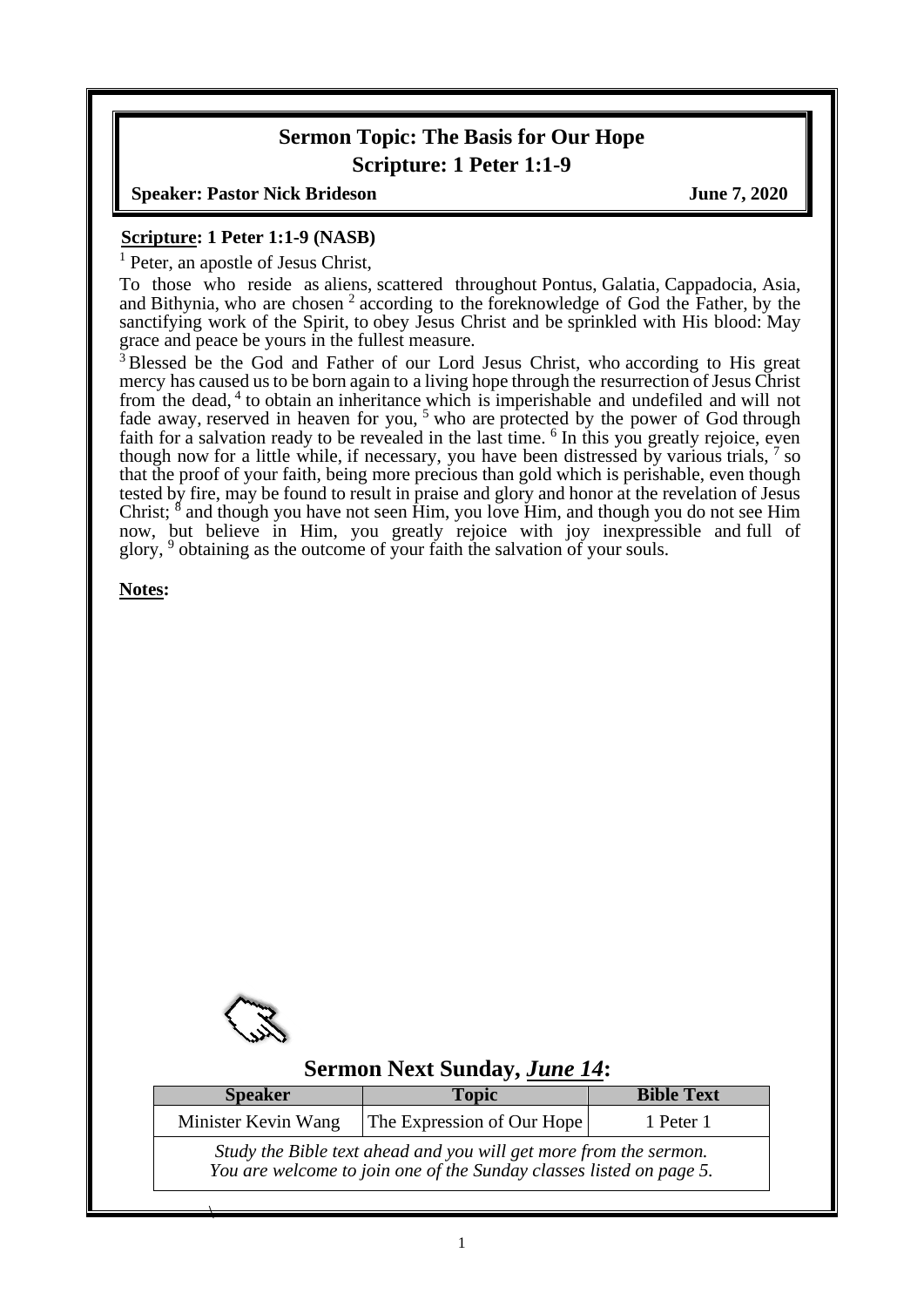# **Wednesday Night Prayer Meeting**

*"My house shall be called a house of prayer" (Matthew 21:13)*

Let us be a church of prayer. Come and pray with brothers and sisters in Christ 7:30 - 9:00 p.m. every Wednesday in Room 301. Go directly to the **physical Prayer Meeting** or email Minister Priscilla (priscilla@gbc.org.tw) for how to join the **Zoom Prayer Meeting**. Email prayer requests to Minister Priscilla.

Prayer Focus for this coming Wednesday:

| 1st Week                | 2nd Week               | 3rd Week        | 4th Week | 5th Week  |
|-------------------------|------------------------|-----------------|----------|-----------|
| Caring/Healing/Families | <b>Church Ministry</b> | <b>Missions</b> | The Lost | The World |

## **Next Baptism: July 26**



The English Congregation will have its next Baptism Service from 5:30 to 7:00 p.m. on July 26 in the Sanctuary.

On that day we will pray for the lost during the Morning Service. The Evening Service will be the Baptism Service when, in addition to the baptisms, we will offer a Gospel message and invite non-believers to accept Christ. Please invite

your family, friends, classmates and colleagues. We will have a Baptism Celebration Tea in Rooms B01-B04 after the Evening (Baptism) Service.

Steps of applying for the baptism --

- 1. Attend the course "Christianity 101" as preparation for baptism. This class is in the Mount of Olives Room at 11:30 a.m. each Sunday. It introduces participants to the basics of Christianity. Anyone is welcome to attend, but candidates for baptism must complete this class before being baptized.
- 2. Attend "New Members' Class"- a one-hour class that is currently held every 3 months. The next New Members' class is on Sunday, June 21, from 3 to 4 p.m. in Room 307. During that class, we will talk about what it means to be a member of Grace Baptist Church, what we believe, our church strategy and our purpose.

3. Testimony - about 300-500 words (written)

4. Interview - 1 hour individual interview

# **Thursday Night Bible Study Class**



The Thursday night Bible Study class is now studying the Book of Psalms, which is called the songbook of the Bible. It is full of beautiful and

inspiring songs of praise, thanksgiving and lament. Reading the Psalms is great way to worship God and find strength, peace, and hope in Him. The class meets every Thursday night at 7:30 p.m. in Room 301. Please go to the class directly. If you have any questions, please contact the leader, Rod Syverson, at rod\_syverson@hotmail.com.

### **Preschool Class Teachers Needed**

English Preschool Class is looking for teachers and assistants who can sing songs and tell Bible stories to children age 2- 5. English Preschool class meets every



Sunday from 11:40 a.m. to 12:40 p.m. in Room 403. Training will be provided. If you are a baptized Christian and a registered GBC member who has a heart for children's ministry, please contact Joanna Peng at Joanna1285@hotmail.com.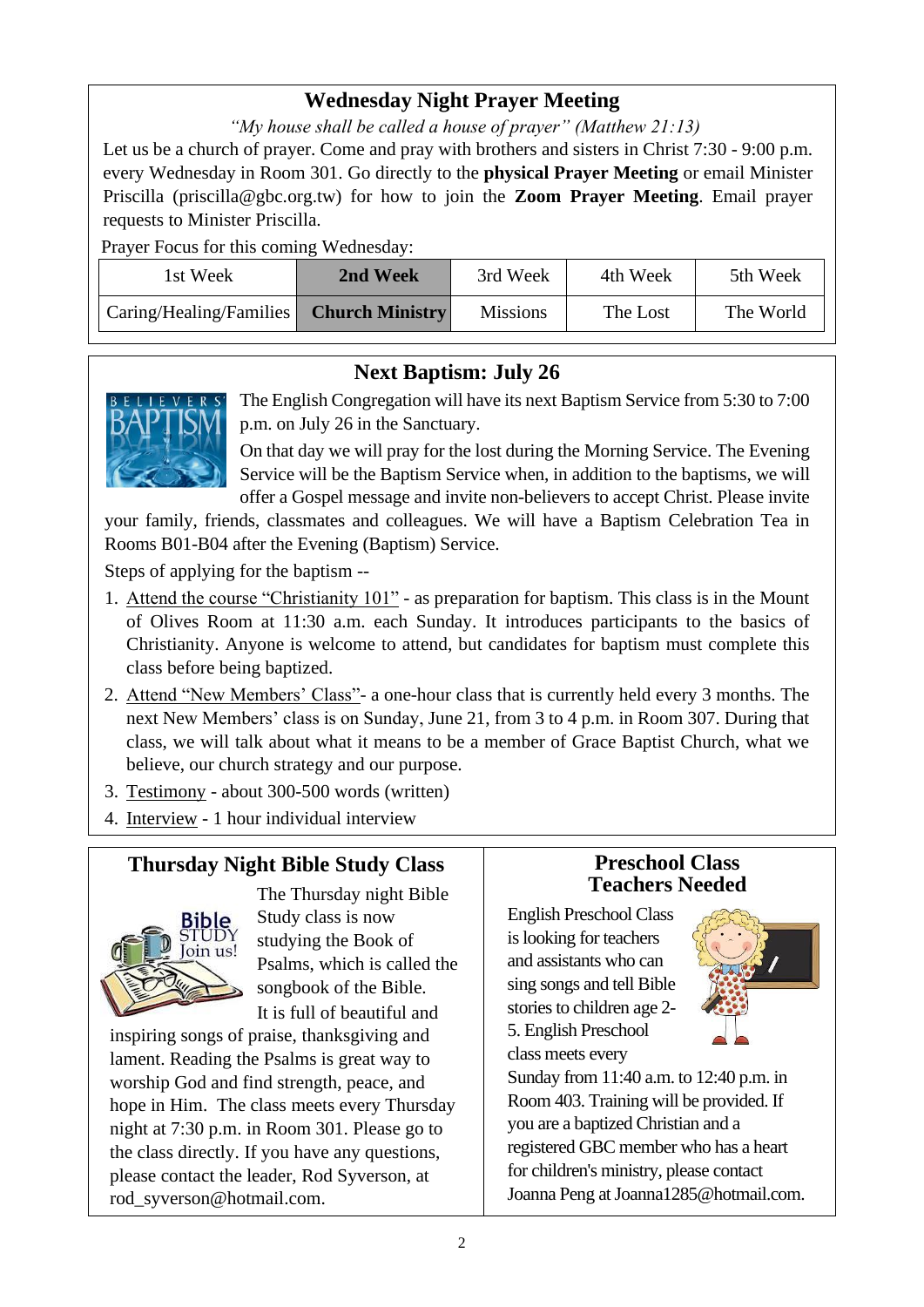

## **Bible Studies for Life: Summer Season Starts TODAY**

| Time         | Room                                                                     |  |
|--------------|--------------------------------------------------------------------------|--|
| $9:00$ a.m.  | Mount of Olives<br>(Take the stairs by the<br>front desk, $2.5th$ floor) |  |
|              | WanFu 20-Classroom A                                                     |  |
| $11:30$ a.m. | WanFu 20-Classroom C                                                     |  |
|              | Room B04                                                                 |  |
|              | Room B05                                                                 |  |
| $3:00$ p.m.  | Room 306                                                                 |  |
| $4:00$ p.m.  | Room 305                                                                 |  |

Whether you are young or old, if you follow Jesus, you are a disciple. Discipleship is about being transformed into the likeness of Jesus. And transformation starts in the Word. That's why *Bible Studies for Life* is carefully crafted to help kids, students, and adults purposefully become more like Jesus every day.



(13 sessions: on Sundays from June 7 to August 30) We have seven adult *Bible Studies for Life* classes available. Please check classroom information listed on the left and join one of the classes directly.

## **Missions Conference (Held Last Sunday, May 31)**

- ➢ **Online English Missions Conference recordings are available:**  click "Live Worship" at gbc.org.tw/en
- ➢ **Missions Chronicle is available:** on GBC website at above site.
- ➢ **Our guest speaker's book (in Chinese):** can be purchased through the front desk
- ➢ **QR code for online commitment**

### **COVID-19 Precautions**

#### **Precautions inside GBC:**

- Temperatures will be taken to enter GBC
- All people must wear masks and sanitize hands
- No food in groups/meetings inside GBC
- No one should attend GBC who has been out of Taiwan in the last 2 weeks
- See a doctor if you have a fever and couph

#### **General Precautions :**

The government asks ALL people to NOT travel overseas. ALL people who arrive in Taiwan from overseas MUST self-quarantine for 14 days. During your quarantine, GBC welcomes you to join our worship via the Internet.

#### 帝/永保八龄/永保市·永

### **Share Your Experience during COVID-19**

GBC wants to encourage GBC brothers and sisters to write down your experience of how God has been protecting and leading you through the COVID-19 pandemic. If you want to share, please go to the website (gbc.org.tw/en) or scan the QR code, fill out the form there and submit it before June 30.



Please keep your reflection to under 600 words, less than two pages (double spaced). Some ideas for the sharing include: your devotional life; attending online services/meetings; helpful Bible verses; how God has comforted you.

If you have any question, feel free to contact us at 02-2362-5321 ext 136.

#### **Practical Tips**:

- ⚫ After carefully washing your hands and drying them with a paper towel, use that towel to touch elevator/back door buttons or door handles.
- Use your own pen to avoid using the GBC pens in the pews.



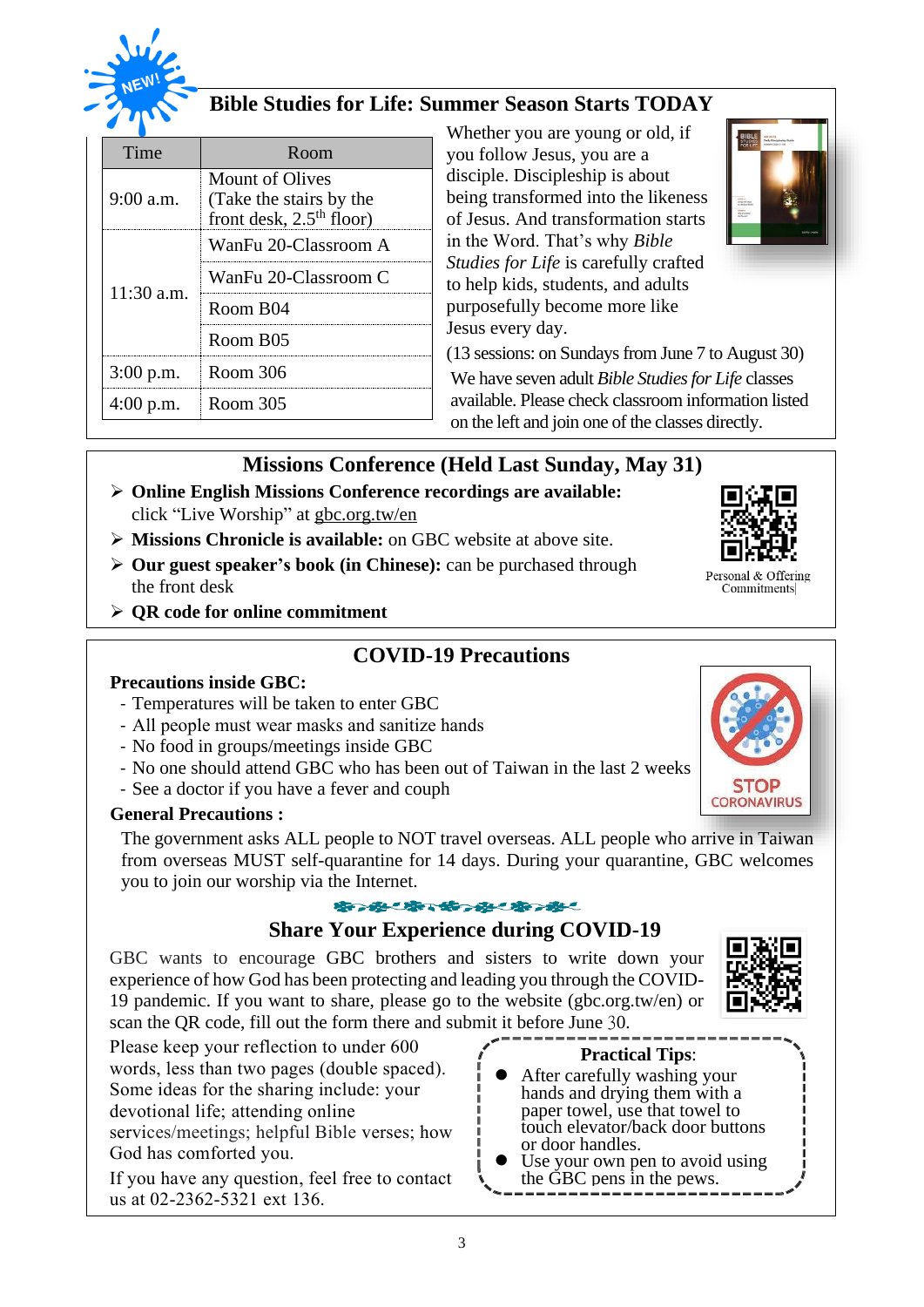## **2020 Graduation Worship Service (Bilingual)**



This year's Graduation Worship Service (bilingual) will be held on Saturday June 13, 7:30 - 9:00 p.m. in Coleman Hall. It is to bless students who will be graduating this year from elementary/junior high/high school, college, and graduate school, and to make a special memory for them as enter the next stage of life. Registration at the front desk or through the Chinese bulletin by TODAY is necessary for gift-giving and other preparations.

# **Mabuhay Fellowship**

Today, June 7, the Mabuhay Fellowship invites you to join us in Room B05 at 2 p.m. for a prayer meeting. All are welcome.



The Mabuhay Fellowship comprises Filipinos aiming to share God's love and light through worship, prayer, Bible study, fellowship, gospel sharing, ministry, and more. Please join us for a joyful experience.

## **Evergreen Bilingual Fellowship**

Evergreen is an international bilingual Christian fellowship of Grace Baptist Church, that meets every Saturday night, from 6:00 to 8:00 p.m. in Room 401. We hope you'll invite your non-believing friends, get involved in deep relationships here, and join our Fellowship.

If you want to know more about Evergreen Fellowship, please contact the leader sister Winnie: wistlesliang@hotmail.com.



| Ендиян Сондгеданон Есайсгэ                                                                                                                                                                                                                                                                                                                                                                  |                                                                                                                                                                                                                                                                                                                                                                                                                                                   |                                                                                                                                                                                                                                                                                                                                                                                                                                                                             |                                                                                                                                                                                                                                                                                                                                                                                                                     |                                                                                                                                                                                                                                                        |  |
|---------------------------------------------------------------------------------------------------------------------------------------------------------------------------------------------------------------------------------------------------------------------------------------------------------------------------------------------------------------------------------------------|---------------------------------------------------------------------------------------------------------------------------------------------------------------------------------------------------------------------------------------------------------------------------------------------------------------------------------------------------------------------------------------------------------------------------------------------------|-----------------------------------------------------------------------------------------------------------------------------------------------------------------------------------------------------------------------------------------------------------------------------------------------------------------------------------------------------------------------------------------------------------------------------------------------------------------------------|---------------------------------------------------------------------------------------------------------------------------------------------------------------------------------------------------------------------------------------------------------------------------------------------------------------------------------------------------------------------------------------------------------------------|--------------------------------------------------------------------------------------------------------------------------------------------------------------------------------------------------------------------------------------------------------|--|
|                                                                                                                                                                                                                                                                                                                                                                                             |                                                                                                                                                                                                                                                                                                                                                                                                                                                   | English Pastor: Nick Brideson                                                                                                                                                                                                                                                                                                                                                                                                                                               |                                                                                                                                                                                                                                                                                                                                                                                                                     |                                                                                                                                                                                                                                                        |  |
| <b>Pastor Nick Brideson</b>                                                                                                                                                                                                                                                                                                                                                                 | Minister Priscilla Liao                                                                                                                                                                                                                                                                                                                                                                                                                           |                                                                                                                                                                                                                                                                                                                                                                                                                                                                             | Minister Kevin Wang                                                                                                                                                                                                                                                                                                                                                                                                 |                                                                                                                                                                                                                                                        |  |
| <b>Adult Education</b><br>/Mission                                                                                                                                                                                                                                                                                                                                                          | AM Worship                                                                                                                                                                                                                                                                                                                                                                                                                                        | Children's<br>Education/Caring                                                                                                                                                                                                                                                                                                                                                                                                                                              | PM Worship                                                                                                                                                                                                                                                                                                                                                                                                          | Youth/Fellowship                                                                                                                                                                                                                                       |  |
| <b>Adult Education</b><br><b>Nick Brideson</b><br>nick@gbc.org.tw<br><b>Foreign Mission:</b><br><b>Medical/Dental Team</b><br><b>Armand Lim</b><br>rmanlim@yahoo.com<br><b>VBS</b> Team<br>Priscilla Liao<br>priscilla@gbc.org.tw<br><b>Taiwan Mission:</b><br><b>TaiTung Team</b><br>Cherrie Gow Lim<br>cvgow@yahoo.com<br><b>Orphanage Ministry</b><br>Julie Chen<br>yuling0914@gmail.com | <b>Morning Music</b><br>Cherrie Gow Lim<br>cvgow@yahoo.com<br><b>Morning Greeters</b><br>Chien Ferng<br>cferng@gmail.com<br><b>Adult Choir</b><br><b>Hand Bell Choir</b><br>Juliet Jao<br>lenyinjao@gmail.com<br><b>Hallel Singers</b><br>Cherrie Gow Lim<br>cvgow@yahoo.com<br><b>Morning Fellowship Tea</b><br>Yuri Shih<br>yuchen_phone@hotmail.com Hospital Visitation<br><b>Morning Multimedia</b><br>Vicky Lin<br>gbcmorningmedia@gmail.com | <b>Cryroom Children's</b><br><b>Care Ministry</b><br>Abby Tu<br>abbbytu@gmail.com<br>Preschool<br>Joanna Peng<br>Joanna1285@hotmail.com<br><b>AWANA Spark Group</b><br><b>Crystal Turner</b><br>elisayeh@yahoo.com<br><b>AWANA T&amp;T Group</b><br>Ming Lai<br>minglai88@gmail.com<br><b>Prayer Ministry</b><br>Priscilla Liao<br>priscilla@gbc.org.tw<br>Amanda Lou<br>lou.amanda@gmail.com<br><b>Small Groups</b><br>- Women<br>- General<br>- Ministry<br>- Nationality | <b>Evening Music Team</b><br>Alex Chen /Renee Yang<br>gbceworshipteam@gmail.com Grant & Kirsten<br><b>Evening Greeters</b><br>Vicky Kuo<br>asiaglobe999@gmail.com<br><b>Evening Multimedia</b><br><b>Jusak Tandean</b><br>jtandean@yahoo.com<br><b>Evening Tea / Baptism</b><br><b>Celebration Fellowship</b><br>Michelle Cheng<br>yealincheng@yahoo.com<br><b>Baptism Support</b><br>Aline Kao<br>aline@gbc.org.tw | <b>Trinity Youth</b><br>(Grade 7 and above)<br><b>Burgess</b><br>grantburgess@live.co.<br>za<br><b>Mabuhay</b><br>Fellowship<br>Ava Zamora<br>avazam@yahoo.com<br><b>Small Groups</b><br>- Youth<br>- Students<br>- Couples<br>- Parenting<br>- Family |  |
| <b>Secretarial staff:</b><br>SueJenny Hsu<br>suejenny@gbc.org.tw                                                                                                                                                                                                                                                                                                                            | Stella Chen (part-time)<br>stella@gbc.org.tw                                                                                                                                                                                                                                                                                                                                                                                                      | Deacon<br>Michael Huang<br>mhuang500@yahoo.com                                                                                                                                                                                                                                                                                                                                                                                                                              |                                                                                                                                                                                                                                                                                                                                                                                                                     | <b>Alternate Deacon</b><br>Armand Lim<br>rmanlim@yahoo.com                                                                                                                                                                                             |  |

**English Congregation Leaders**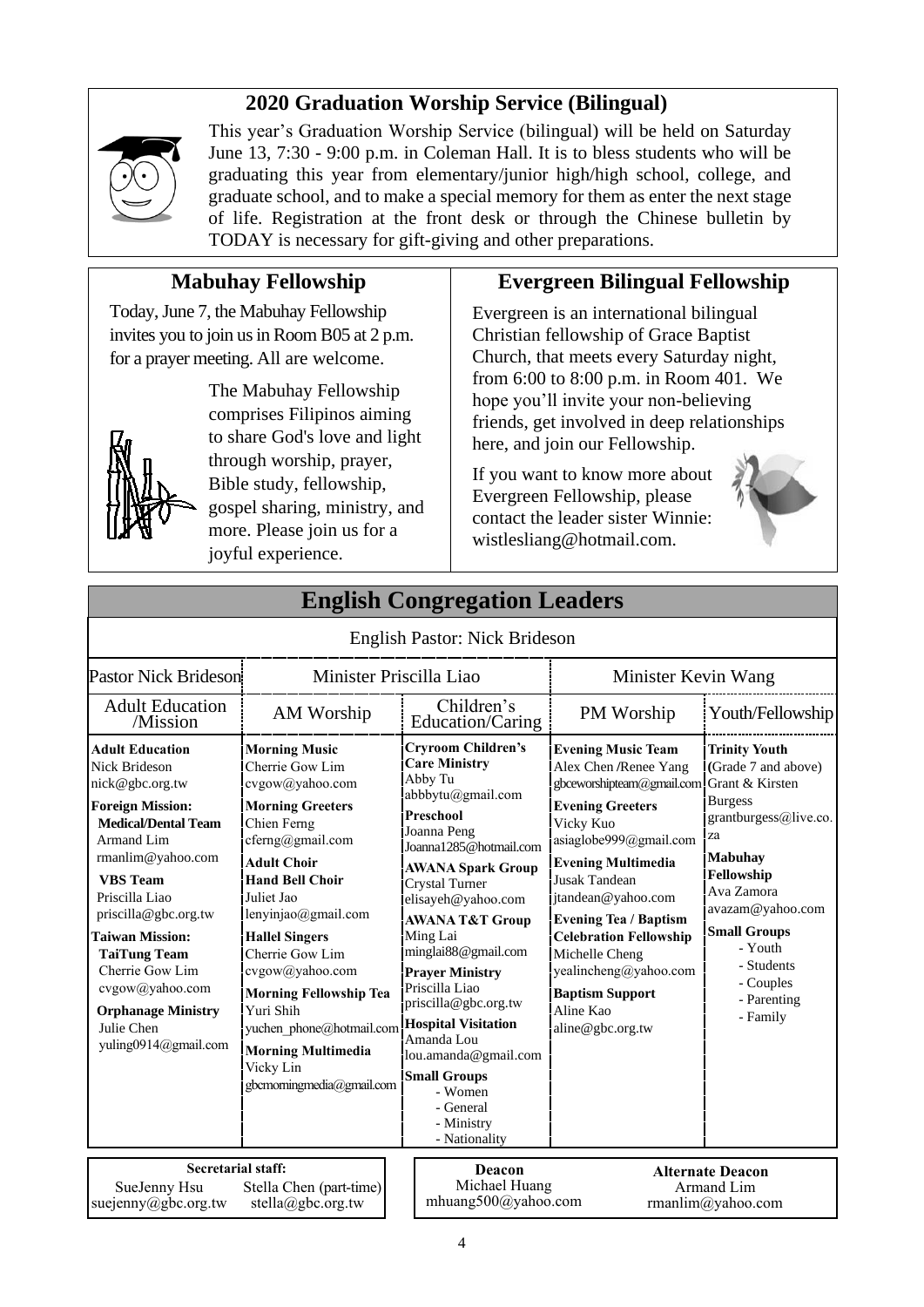| <b>Sunday School Information - Join a class directly</b> |                            |                                                                          |  |  |  |
|----------------------------------------------------------|----------------------------|--------------------------------------------------------------------------|--|--|--|
| <b>Class</b>                                             | <b>Time</b>                | <b>Room</b>                                                              |  |  |  |
| <b>Beginning Christian Life</b>                          |                            | No meeting today. Email<br>sarahvong@gmail.com if                        |  |  |  |
| Alpha - new and non-Christians                           | 11:45 a.m.                 | interest in attending.                                                   |  |  |  |
| Christianity 101 - required for baptism                  | 11:30 a.m.                 | Mount of Olives Room                                                     |  |  |  |
| <b>Maturing Christians</b>                               |                            |                                                                          |  |  |  |
|                                                          | 9:00 a.m.                  | Mount of Olives Room                                                     |  |  |  |
| <b>Bible Studies for Life</b>                            | 11:30 a.m.                 | 4 classes:<br>Room B04<br>Room B05<br>WanFu 20 Room A<br>WanFu 20 Room C |  |  |  |
|                                                          | $3:00$ p.m.                | Room 306                                                                 |  |  |  |
|                                                          | $4:00$ p.m.                | Room 305                                                                 |  |  |  |
| <b>Youth: Grade 7 and above</b>                          |                            |                                                                          |  |  |  |
| <b>Bible Studies for Life</b>                            | 11:30 a.m.                 | Room 405                                                                 |  |  |  |
| <b>Children:</b>                                         |                            |                                                                          |  |  |  |
| Nursery - Age 3 and under                                | $11:20$ a.m. $-12:50$ p.m. | Kindergarten                                                             |  |  |  |
| Preschool - Age 3 to 5                                   | 11:40 a.m. $- 12:40$ p.m.  | Room 403                                                                 |  |  |  |
| AWANA - Kindergarten $(\pm \mathcal{H})$ to Grade 6      | 11:30 a.m. $-1:00$ p.m.    | Rooms 401 / 404                                                          |  |  |  |

| <b>Small Groups – Contact the leader to join</b>                                                                  |                                            |                                                          |                                                           |  |  |
|-------------------------------------------------------------------------------------------------------------------|--------------------------------------------|----------------------------------------------------------|-----------------------------------------------------------|--|--|
| <b>Type</b>                                                                                                       | <b>Name</b>                                | Day/Time                                                 | <b>Contact Emails</b>                                     |  |  |
| <b>Students</b>                                                                                                   | <b>International Students Group</b>        | Friday<br>$7:30 - 9:00 \text{ pm}$                       | WanFu 22A<br>cesaledro57@gmail.com                        |  |  |
| Couples/                                                                                                          | Couples Group                              | Sunday<br>$11:30$ am $- 1:00$ pm                         | <b>Zoom Meeting</b><br>alan.triciac@gmail.com             |  |  |
| Parenting                                                                                                         | <b>Parenting Group</b>                     | $2nd$ & 4 <sup>th</sup> Sunday<br>$11:30$ am $-12:30$ pm | GBC Room 402<br>rod_syverson@hotmail.com                  |  |  |
| Women                                                                                                             | Women's Breakfast<br>Group                 | $2nd$ & 4 <sup>th</sup> Saturday<br>$8:30 - 10:30$ am    | Near GBC<br>joeym.vanderwerf@gmail.com                    |  |  |
| Language/<br><b>Nationality</b>                                                                                   | <b>Indonesian Community</b><br>Group       | Sunday<br>$11:30$ am $- 12:45$ pm                        | Near GBC<br>sagitamaria@gmail.com                         |  |  |
|                                                                                                                   | Salt & Light                               | Sunday<br>$1:30 - 3:00$ pm                               | <b>GBC Mount of Olives Room</b><br>paulhan2908@gmail.com  |  |  |
|                                                                                                                   | <b>Bilingual Interpretation Group</b>      | Sunday<br>$2:00 - 4:00$ pm                               | <b>GBC Room 303</b><br>cfindler@yahoo.com                 |  |  |
|                                                                                                                   | Crown of Beauty                            | Saturday<br>$2:00 - 4:00$ pm                             | <b>GBC Mount of Olives Room</b><br>clemence4261@gmail.com |  |  |
| <b>General</b>                                                                                                    | Thursday Night Bible<br><b>Study Group</b> | Thursday<br>$7:30 - 9:00$ pm                             | GBC Room 301<br>rod_syverson@hotmail.com                  |  |  |
|                                                                                                                   | NanGang Bible<br>Study Group               | Friday<br>$7:00 - 9:30$ pm                               | NanGang<br>sagitamaria@gmail.com                          |  |  |
|                                                                                                                   | YungHe Bible Study Group                   | Friday<br>$7:00-8:30$ pm                                 | YungHe<br>yedukondaluster@gmail.com                       |  |  |
|                                                                                                                   | HsinChu Bible Study Group                  | Friday<br>$7:30 - 8:45$ pm                               | <b>HsinChu</b><br>rmanlim@yahoo.com                       |  |  |
| <b>Ministry</b>                                                                                                   | <b>Hospital Visitation Group</b>           | Thursday<br>$1:30 - 2:30$ pm                             | Near GBC<br>lou.amanda@gmail.com                          |  |  |
| If you are interested in starting a new group,<br>please contact Minister Priscilla Liao at priscilla@gbc.org.tw. |                                            |                                                          |                                                           |  |  |